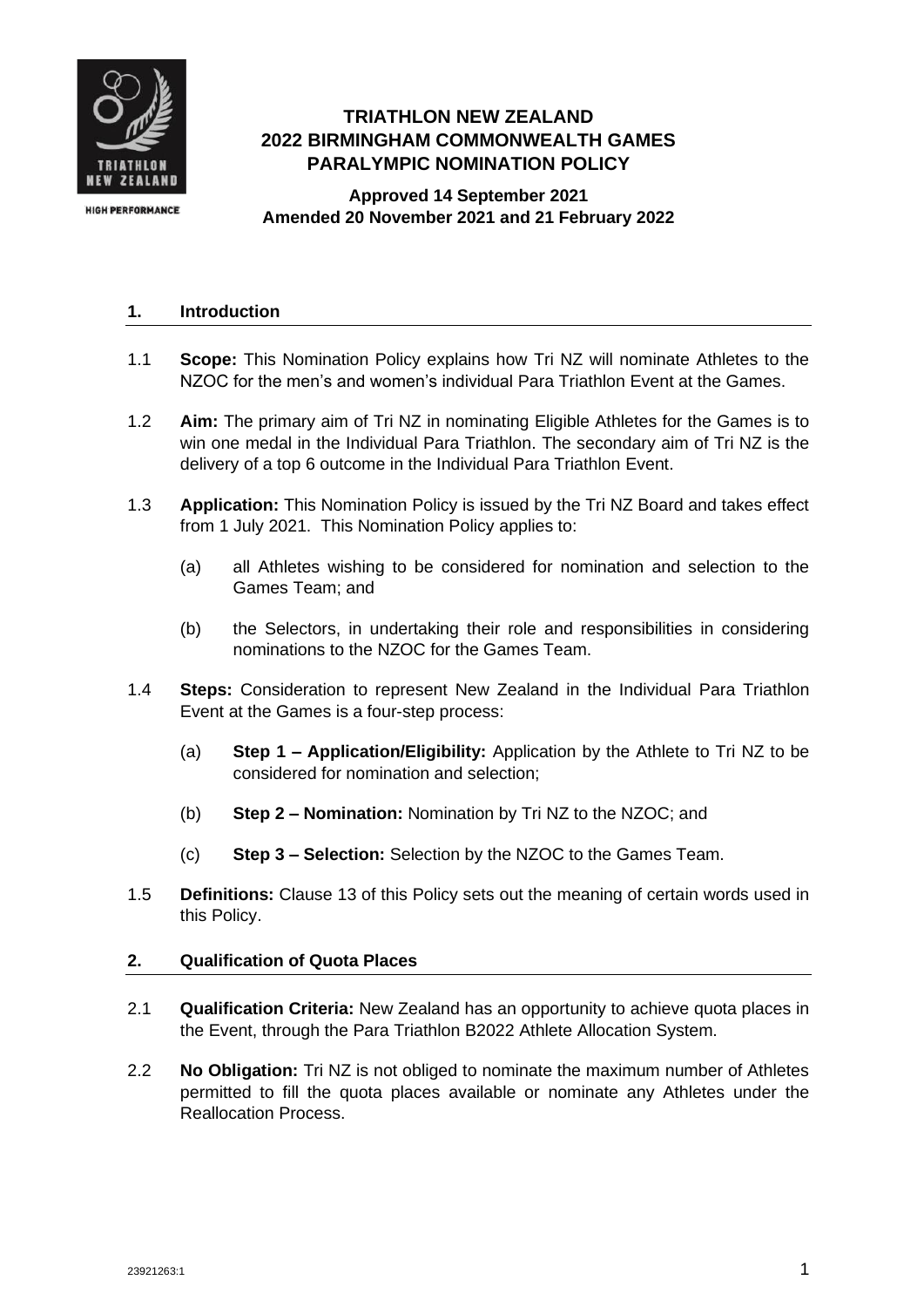# <span id="page-1-2"></span>**3. Step One – Application and Eligibility for Nomination**

- <span id="page-1-1"></span>3.1 **Eligibility:** The Selectors may only consider an Athlete for nomination who is an Eligible Athlete as at the Nomination Date. An Athlete will only be an "**Eligible Athlete**" if the Athlete:
	- (a) is eligible to represent New Zealand under the CGF Constitution and NZOC Nomination and Selection Regulation; and
	- (b) is a member of Good Standing of Tri NZ; and
	- (c) has fully completed the application requirements set out in clause [3.2](#page-1-0) of this Nomination Policy; and
	- (d) has demonstrated to the satisfaction of the Selectors that they are not suffering any physical or mental impairment that would prevent them from competing in the Games to the best of their ability; and
	- (e) be internationally classified with either a confirmed sport class status, or a Review with a Fixed Review Date sport class status with a review date after 31 December at Nomination Date; and
	- (f) have achieved a valid result in at least one (1) World Triathlon recognised competition by the close of the Qualification Period, subject to any extenuating circumstances agreed by World Triathlon and the CGF and notified to Tri NZ; and
	- (g) has received an invitation by name from World Triathlon for participation in the Games in the Individual Para Triathlon Event; and
	- (h) has in the view of the Selectors not acted in such a manner so as to bring the Athlete, the sport, Tri NZ, the CGF or the NZOC into public disrepute; and
	- (i) to Tri NZ's knowledge, has not used or administered any substance which, if it had been detected as being present in the Athlete's body tissue or fluids, would have constituted doping, or used any prohibited method or committed any other doping offence as defined in the WADA Code, Tri NZ's, World Triathlon's or NZOC's Integrity Regulation (a copy of which is available at [http://www.olympic.org.nz/assets/Uploads/Integrity-Regulation-2017.pdf\)](http://www.olympic.org.nz/assets/Uploads/Integrity-Regulation-2017.pdf); and
	- (j) meets any additional eligibility criteria imposed by Tri NZ, World Triathlon, NZOC or otherwise in connection with the Games, including but not limited to minimum age requirements, notified by Tri NZ on its website after the date of this Nomination Policy.
- <span id="page-1-0"></span>3.2 **Application Procedure:** Athletes wishing to be considered by Tri NZ for nomination to the NZOC for the Games Team must:
	- (a) return a completed Athlete Application to the NZOC prior to the Application Date; and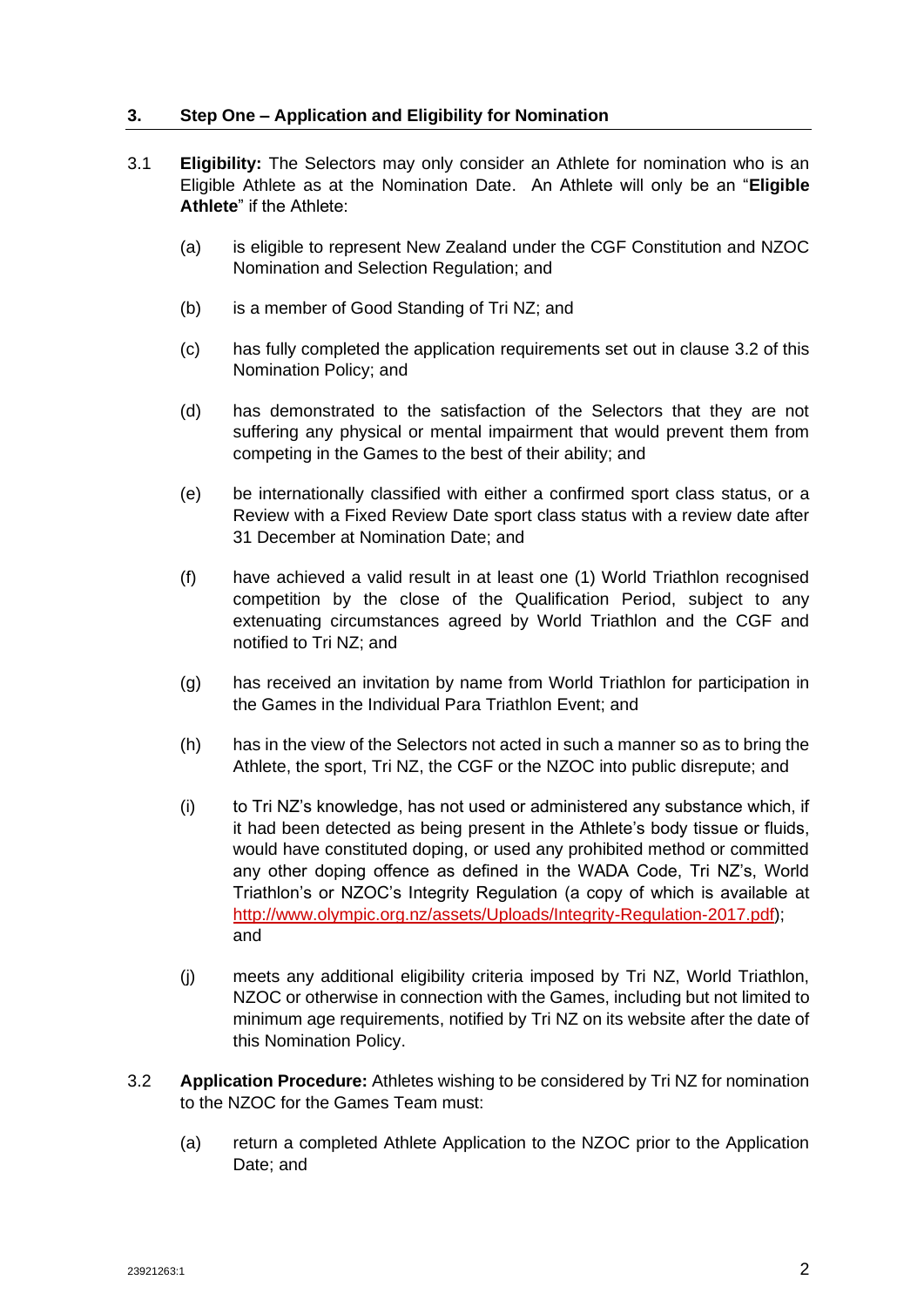- (b) return a completed Athlete Agreement to the NZOC prior to the Nomination Date; and
- (c) provide their name and contact address details to the NZOC for the purposes of out of competition drug testing by DFSNZ prior to the Nomination Date.
- 3.3 **No Nomination:** If an Athlete does not meet all of the eligibility requirements specified in clause [3.1](#page-1-1) by his or her Nomination Date, the Athlete cannot be considered by Tri NZ for nomination to the NZOC unless there are exceptional reasons and it is agreed by Tri NZ and the NZOC.

#### **4. Step 2 – Nomination by Tri NZ**

- 4.1 **Nomination:** Tri NZ will decide (in accordance with this Nomination Policy) if it will nominate Eligible Athletes to the NZOC to be considered for selection to the Games Team, and if it does, it will do so by the Nomination Date.
- 4.2 **Nomination Date:** The Nomination Date for all nominations shall be on or before 4 April 2022.
- 4.3 **Selectors:** The Selectors shall consider the Athletes to be nominated in accordance with the process set out in the Selectors' Terms of Reference.
- 4.4 **Nomination Criteria and Factors:** In deciding on the Athletes to nominate, the Selectors, must:
	- (a) apply the eligibility criteria in clause [3;](#page-1-2)
	- (b) apply the nomination criteria in clause [5;](#page-2-0)
	- (c) consider any Extenuating Circumstances in accordance with clause [6;](#page-3-0)
	- (d) consider any other factors in accordance with clause [7;](#page-3-1) and
	- (e) in all other respects, comply with this Nomination Policy.
- 4.5 **Provision of Data:** Data to support an application may be provided by each Athlete and his or her coach or coaches directly to the Selectors as well as by Tri NZ. In addition, the Selectors may request any Athlete or Tri NZ to provide Data to assist with its consideration of that Athlete. All Data must be provided on or before 1 April 2022 or it cannot be considered by the Selectors (with the exception of any Data that is provided to the Selectors at their request after that date). Tri NZ must ensure that a copy of any Data provided by Tri NZ to the Selectors is also provided to that Athlete.

#### <span id="page-2-0"></span>**5. Nomination Criteria**

5.1 **Nomination Criteria:** Subject to clauses 6, [7](#page-3-1) and [8,](#page-4-0) an Eligible Athlete will be nominated to the NZOC, if they have recorded a time at the Oceania Para Championships to be held in Stockton, Newcastle, New South Wales on the 13 March 2022 and/or the Taranaki Triathlon Event to be held in New Plymouth on the  $27<sup>th</sup>$  March 2022 (or such other date as determined by Tri NZ in the event of a postponement) that is equal to or faster than average time of para competitions held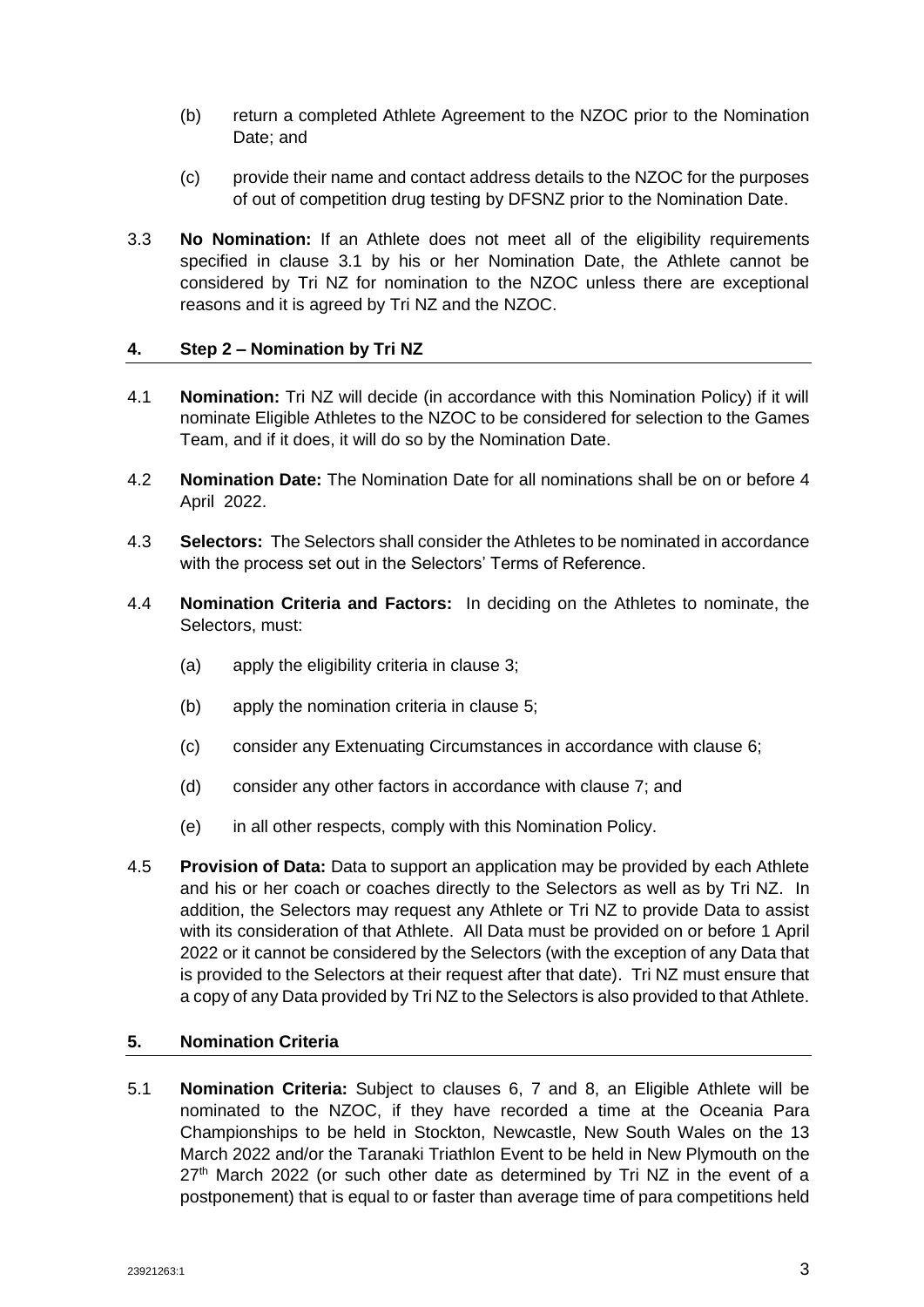by World Triathlon between 1 1 January 2019 and 20 March 2022 achieved by the 6<sup>th</sup> ranked Commonwealth athlete (2 per Commonwealth nation) on the World Triathlon Para Rankings as at 23 March 2022 in the Para Triathlon Event in which the Athlete is seeking nomination ("Top 6 Qualifying Time"). The Top 6 Qualifying Time will be notified to Eligible Athletes no later than 5.00pm, 24 March 2022.

# <span id="page-3-0"></span>**6. Extenuating Circumstances**

- 6.1 **Application:** The Selectors may, in their sole discretion, consider and place weight upon any Extenuating Circumstances when considering an Eligible Athlete for nomination under this Nomination Policy.
- <span id="page-3-2"></span>6.2 **Notification:** An Eligible Athlete who wishes the Selectors to take Extenuating Circumstances into account in considering that Eligible Athlete's potential nomination, must advise the Chair of Selectors of the specific Extenuating Circumstances in writing, with as much advance notice as reasonably possible, and:
	- (a) if the Extenuating Circumstances occur during a Nomination Event, then as soon as practicable but in no event later than 24 hours after the completion of the race;
	- (b) if the Extenuating Circumstances occur at any other time, then as soon as reasonably practicable after it occurs.
- 6.3 **Where no Notification:** If the Chair of Selectors is not notified of any Extenuating Circumstances in accordance with clause [6.2,](#page-3-2) then the Selectors will not be obliged to consider such circumstances.
- 6.4 **Injury/Illness:** If the Extenuating Circumstances are injury or illness, Eligible Athletes may be required by the Selectors to provide a medical certificate and/or to undergo an examination by a health practitioner(s) nominated by the Selectors, and to provide that opinion and/or report to the Selectors. Any failure to agree to such a request may result in the Selectors being unable to consider the injury or illness as an Extenuating Circumstance.
- 6.5 **Verification:** If the Extenuating Circumstances are circumstances other than injury or illness, the Selectors may request evidence to verify the existence and details of the Extenuating Circumstances.

# <span id="page-3-1"></span>**7. Other Factors**

- <span id="page-3-3"></span>7.1 **Demonstration:** In considering any Eligible Athlete for nomination, the Selectors must, in their sole discretion, be satisfied that each Eligible Athlete has demonstrated the commitment to maintain an appropriate level of fitness, training and competition to compete in the Games to the best of their ability
- 7.2 **Opportunity to be Heard:** If the Selectors consider that an Eligible Athlete, who they are considering for nomination, has not or may not have demonstrated the requirements in clause [7.1,](#page-3-3) the Selectors shall, prior to any nomination: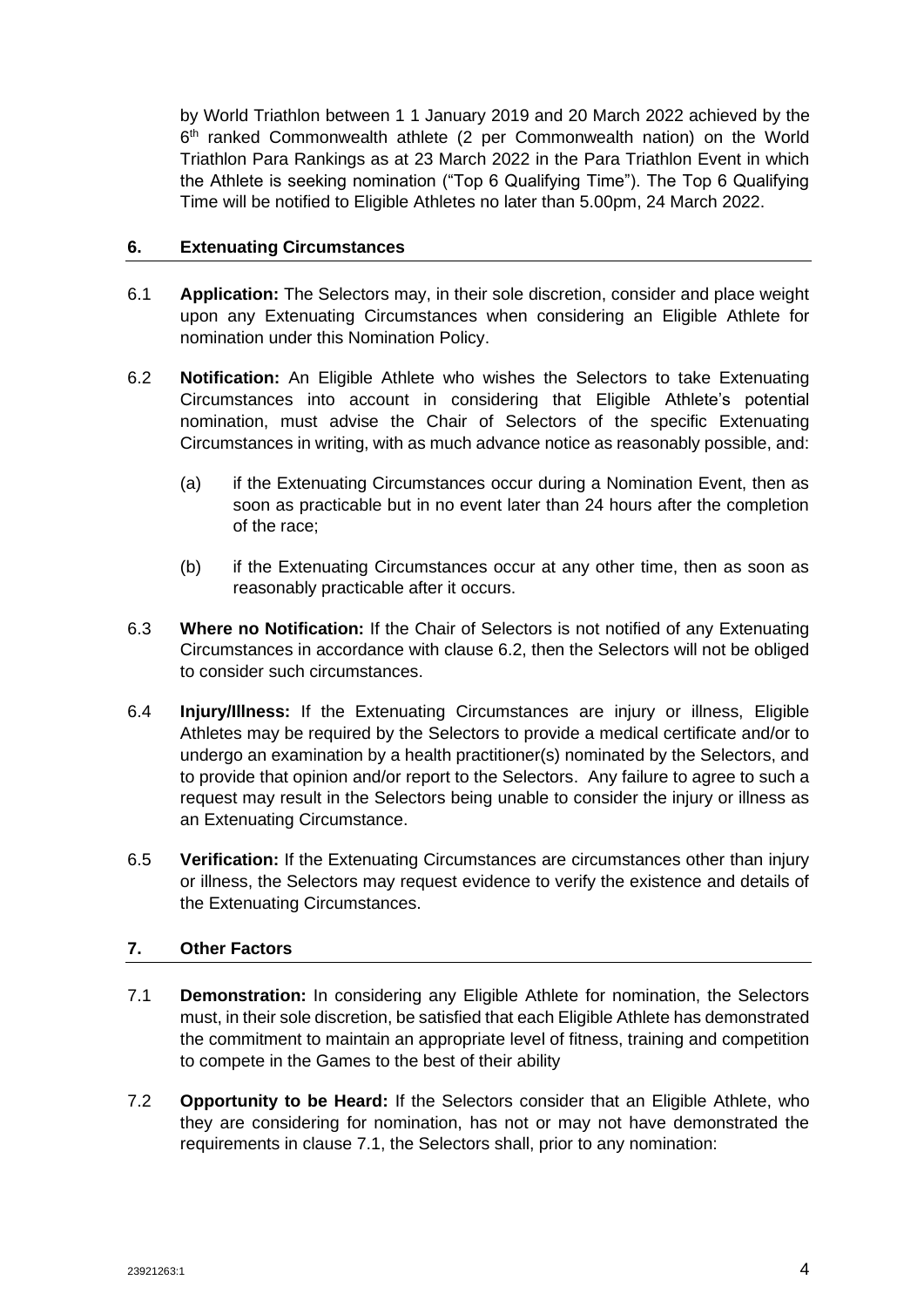- (a) inform the Eligible Athlete of the specific requirement in clause [7.1](#page-3-3) which the Selectors consider has or may not have been demonstrated; and
- <span id="page-4-1"></span>(b) give the Eligible Athlete an opportunity to respond, including an opportunity to provide evidence demonstrating they have satisfied the requirements.
- 7.3 **Actions:** If, having received and considered the Eligible Athlete's response in clause [7.2\(b\),](#page-4-1) the Selectors consider the specific requirement has not, in their discretion, been met or a satisfactory response given, the Selectors may:
	- (a) decide not to nominate that Eligible Athlete;
	- (b) require the Eligible Athlete to take specific steps to satisfy the requirements before the Nomination Date;
	- (c) nominate the Eligible Athlete but notify the NZOC that the Eligible Athlete should not be selected without conditions relating to that requirement; or,
	- (d) nominate the Eligible Athlete.

#### <span id="page-4-0"></span>**8. Process & Consequences of Nomination**

- 8.1 **Notification:** All Eligible Athletes will be informed by Tri NZ whether or not they have been nominated to the NZOC as Nominated Athletes.
- 8.2 **Requirements:** Every Nominated Athlete must:
	- (a) maintain an appropriate level of fitness, training and competition as determined by Tri NZ prior to the Games;
	- (b) keep the Selectors appraised of their fitness via the Tri NZ Community Manager (or such other person as may be nominated by the Tri NZ Board). Ordinarily this will include race results and/or training data provided on a monthly basis;
	- (c) inform the Tri NZ Community Manager (or such other person as may be nominated by the Tri NZ Board) and the Tri NZ HP Chief Medical Officer of any illness or injury that could impact on the Nominated Athlete's capability to compete at the Games to the best of their ability, on the understanding that the Tri NZ Chief Medical Officer will inform the Selectors of any fitness concern while upholding confidentiality; and
	- (d) comply with all reasonable instructions given by NZOC in relation to the Games Team (including but not limited to directions not to travel, quarantine and isolation and other health and safety instructions as required); and
	- (e) attend all meetings, training camps and other events required by the NZOC and/or Tri NZ; and
	- (f) comply with their obligations to Tri NZ, including but not limited to, reasonable instructions given by Tri NZ (including but not limited to directions not to travel,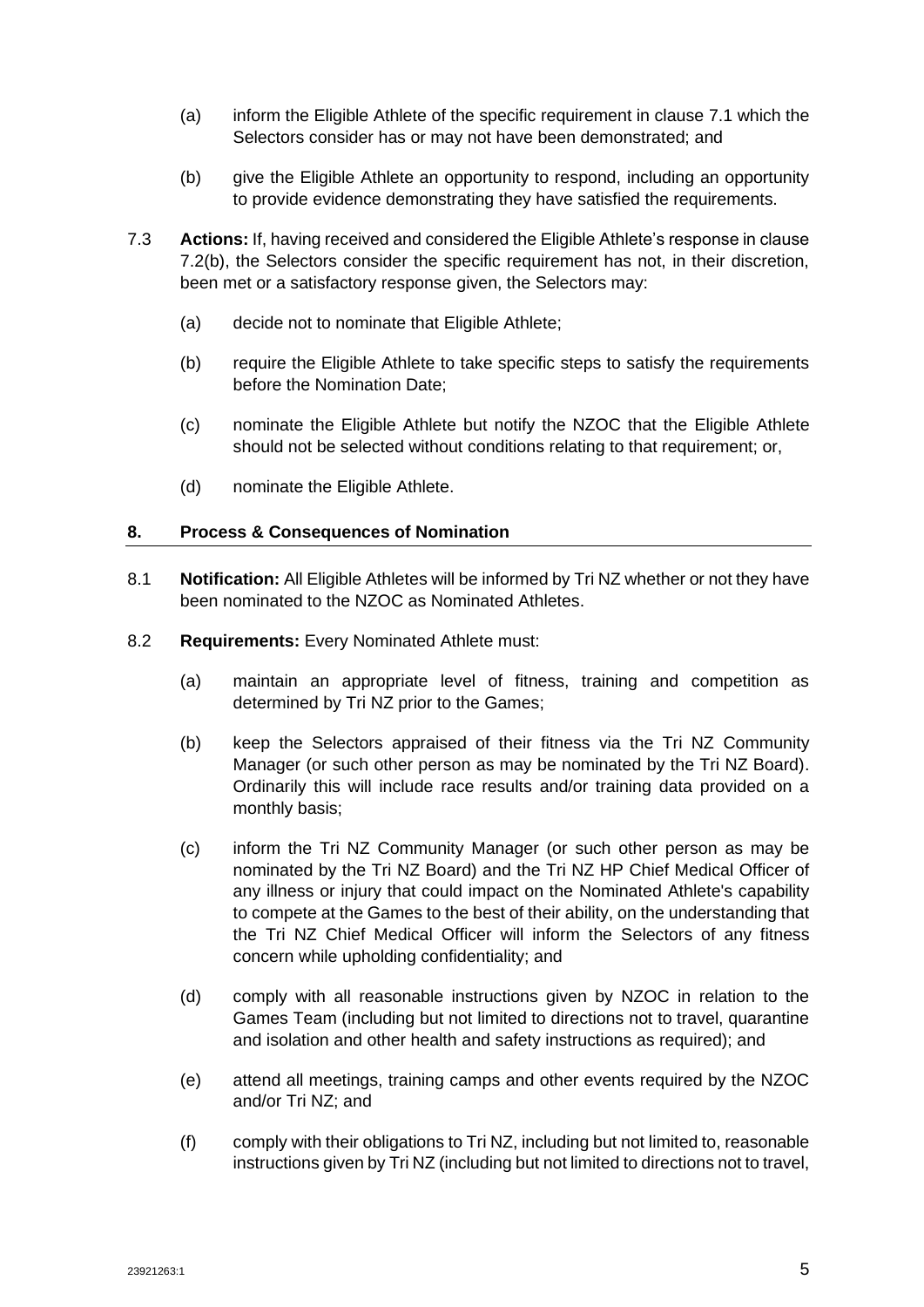quarantine and isolation and other health and safety instructions as required) in relation to triathlon events.

# **9. Step 3 – Selection by NZOC**

- 9.1 **Selection:** The NZOC will decide if the Nominated Athletes will be selected to the Games Team in accordance with the NZOC Selection Policy.
- 9.2 **Conditions:** NZOC may select an Eligible Athlete, subject to conditions. For example, conditions of may include those noted below or any other conditions specified by the NZOC:
	- (a) recovery from injury to the satisfaction of the NZOC, after consultation with Tri NZ, by a specified date; and
	- (b) meeting a specified performance or testing requirement.
- 9.3 **Satisfying Conditions:** If selection of a Selected Athlete is conditional, the specified conditions must be met to the satisfaction of the NZOC, after consultation with Tri NZ, before that Selected Athlete's selection is made unconditional. If they are not met, then the Selected Athlete will, immediately cease to be a Selected Athlete upon being informed by NZOC that the condition(s) has not been satisfied.
- 9.4 **Notification:** Tri NZ will inform all Nominated Athletes whether or not they have been selected by the NZOC to the Games Team, in the manner and timeframe as required by the NZOC.
- 9.5 **Announcement of the NZ Team:** The NZOC shall, on or around the Selection Date, publicly announce the Selected Athletes.
- 9.6 **Requirements:** In addition to any requirements in the Athlete Code of Conduct, every Selected Athlete must train as directed by Tri NZ, and agree to compete in events and competitions as directed by Tri NZ.

#### **10. Appeals**

- 10.1 **Non-Nomination Appeal:** An Eligible Athlete may appeal to Tri NZ against their non-nomination in accordance with the Tri NZ Olympic and Commonwealth Games Nomination / Non-Nomination Appeals Policy.
- 10.2 **Non-Selection Appeal:** An Eligible Athlete may appeal to NZOC against their nonselection in accordance with the NZOC Agreement.

#### **11. Status**

11.1 **Status:** This Nomination Policy overrides all other correspondence, discussions, and representations (whether written or oral) by Tri NZ regarding nomination or selection to attend the Games.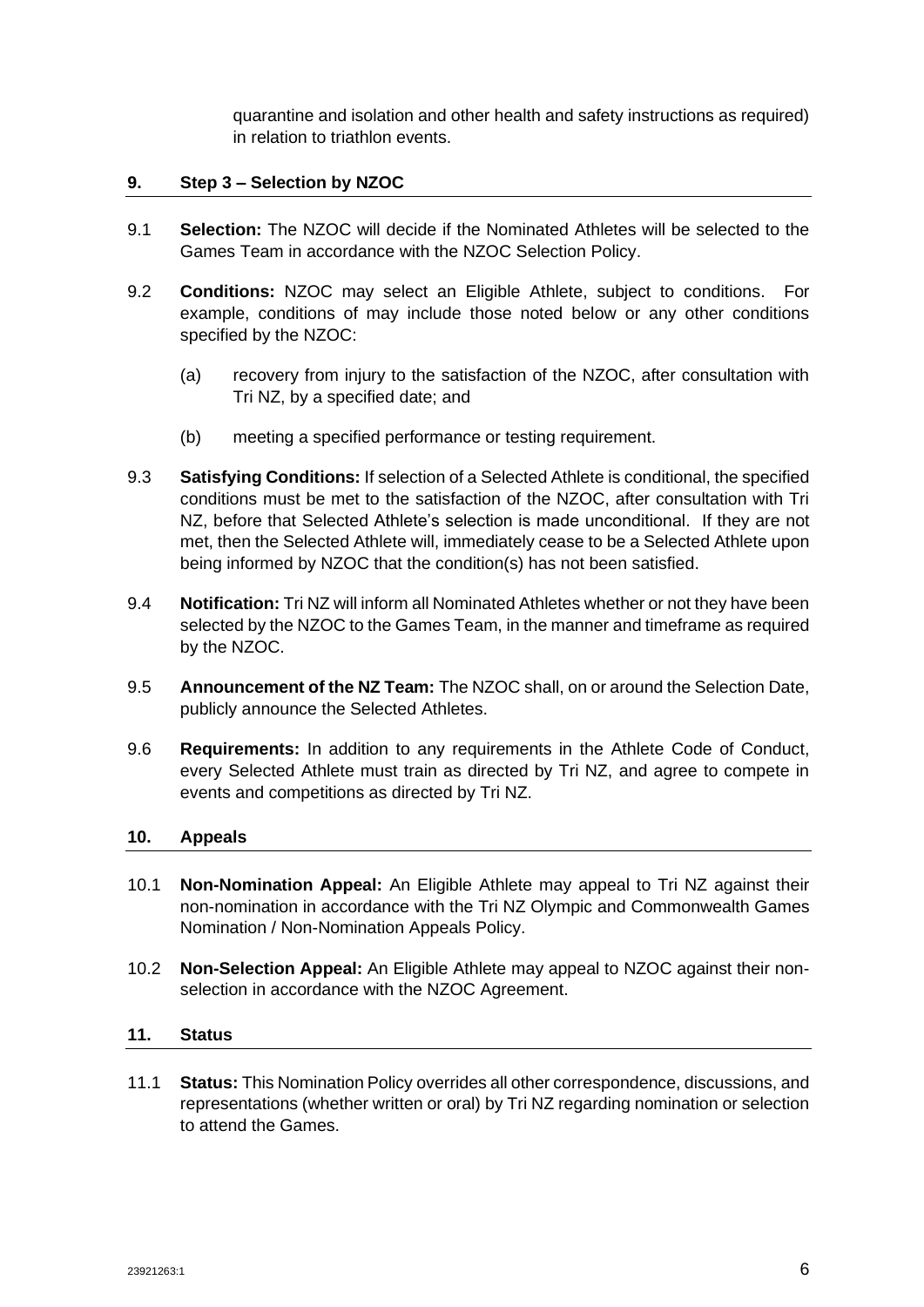- 11.2 **Inconsistency:** In the event, there is any inconsistency between this Nomination Policy and the NZOC Nomination and Selection Regulation, the NZOC Nomination and Selection Regulation shall prevail.
- 11.3 **Higher Standard:** If this Nomination Policy imposes a higher qualification standard or a lesser number of participants than stated by the rules of the Event, this shall not be regarded as an inconsistency.

#### **12. Amendments to this Nomination Policy**

- 12.1 **Amendment:** This Nomination Policy may be amended from time to time by the Tri NZ Board, provided the prior approval of the NZOC has been obtained.
- 12.2 **Notice:** The Tri NZ Board will give as much notice as possible of any amendment to this Nomination Policy to persons it considers may be affected by any such amendment.

#### <span id="page-6-0"></span>**13. Definitions**

In this Nomination Policy, the following definitions apply:

- 13.1 **Application Date** means 26 November 2021 (or such other dates as specified by the NZOC) by which Athletes must submit a completed Athlete Application to the NZOC in accordance with clause 9.3 of the NZOC Nomination and Selection Regulation.
- 13.2 **Athlete** means a person seeking nomination and selection in the Games Team, and other than in clauses [1.3\(a\),](#page-0-0) [2](#page-0-1) and [3,](#page-1-2) means an Eligible Athlete, unless stated otherwise.
- 13.3 **Athlete Agreement** means the agreement that must be completed by any Athlete wishing to be considered for nomination and selection for the Games Team.
- 13.4 **Athlete Application** means the application form which must be completed by any Athlete applying to be nominated and selected to the Games Team.
- 13.5 **CGF** means Commonwealth Games Federation.
- 13.6 **Data** means any relevant data concerning an Eligible Athlete or his or her performance (in whatever format) that may be provided to the Selectors for their consideration but does not include the results from any World Triathlon race that Tri NZ does not enter New Zealand athletes into, pursuant to the Tri NZ International Travel Policy.
- 13.7 **DFSNZ** means Drug Free Sport New Zealand.
- 13.8 **Eligible Athlete** has the meaning given to it in clause [3.1.](#page-1-1)
- 13.9 **Extenuating Circumstances** means the inability of an Eligible Athlete to compete or perform to an optimum level due to factors which occur to them (during a race, event, in testing or at any other time) including, but not limited to, the following: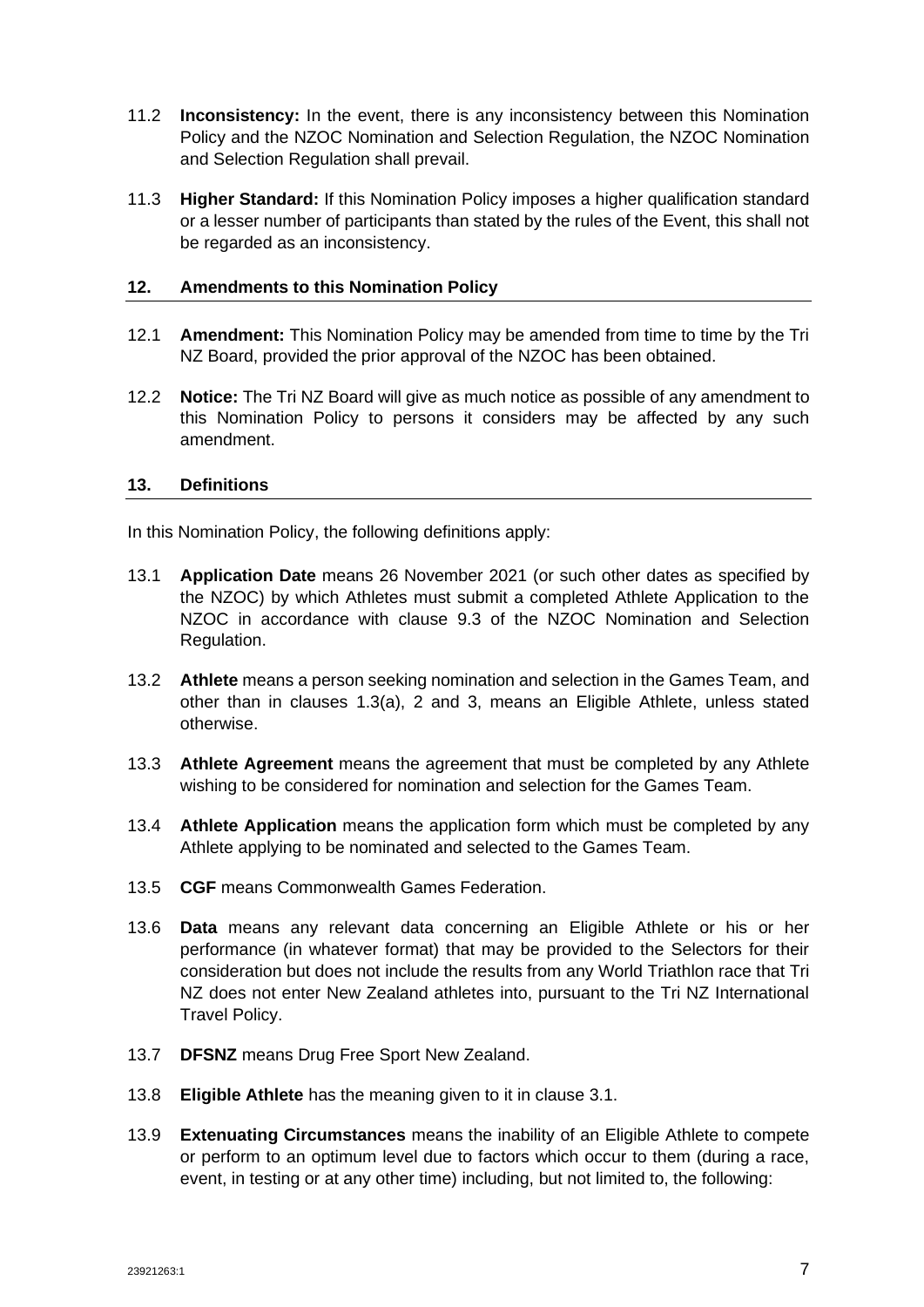- (a) Injury or illness;
- (b) Travel delays;
- (c) Equipment failure;
- (d) Bereavement or personal misfortune; and/or
- (e) Any other factors reasonably considered by the Selectors to constitute extenuating circumstances.
- 13.10 **Games** means the Commonwealth Games to be held in Birmingham, United Kingdom, from 28 July to 8 August 2022.
- 13.11 **Games Team** means the New Zealand team of all the Eligible Athletes selected by the NZOC, and other personnel appointed by it, to attend the Games.
- 13.12 **Good Standing** means the Athlete must be a current registered member of Tri NZ and/or of a club affiliated to Tri NZ, and not be subject to any sanction or disciplinary action from Tri NZ or their club.
- 13.13 **Individual Para Triathlon Event** means a PTVI men's and women's para triathlon event at the Games (sport classes PTV11, PTV12 and PTV13).
- 13.14 **Nominated Athlete** means the Eligible Athletes which Tri NZ nominates to the NZOC, including those nominated subject to any conditions.
- 13.15 **Nomination Date(s)** means the date set out in clause 4.2, by which Tri NZ must submit particulars of each Nominated Athlete to the NZOC for its consideration for selection to the Games Team.
- 13.16 **Nomination Policy** means this nomination policy.
- 13.17 **NZOC** means the New Zealand Olympic Committee Incorporated.
- 13.18 **NZOC Integrity Regulation** means the regulation adopted by the NZOC, in particular in relation to anti-doping, a copy of which is available at which is available at [www.olympic.org.nz.](http://www.olympic.org.nz/)
- 13.19 **NZOC Nomination and Selection Regulation** means the regulation of the NZOC relating to the nomination and selection process for all Olympic and Commonwealth Games which is available at [www.olympic.org.nz.](http://www.olympic.org.nz/)
- 13.20 **NZOC Selection Policy** means the selection policy of the NZOC for the Games which is available at [www.olympic.org.nz.](http://www.olympic.org.nz/)
- 13.21 **Qualification Period** means 1 May 2021 to 30 March 2022
- 13.22 **Selection Date** means the date on which the NZOC publicly announces which Nominated Athletes from Tri NZ have been selected to the Games Team.
- 13.23 **Selected Athlete** means a Nominated Athlete who is selected by the NZOC to the Games Team.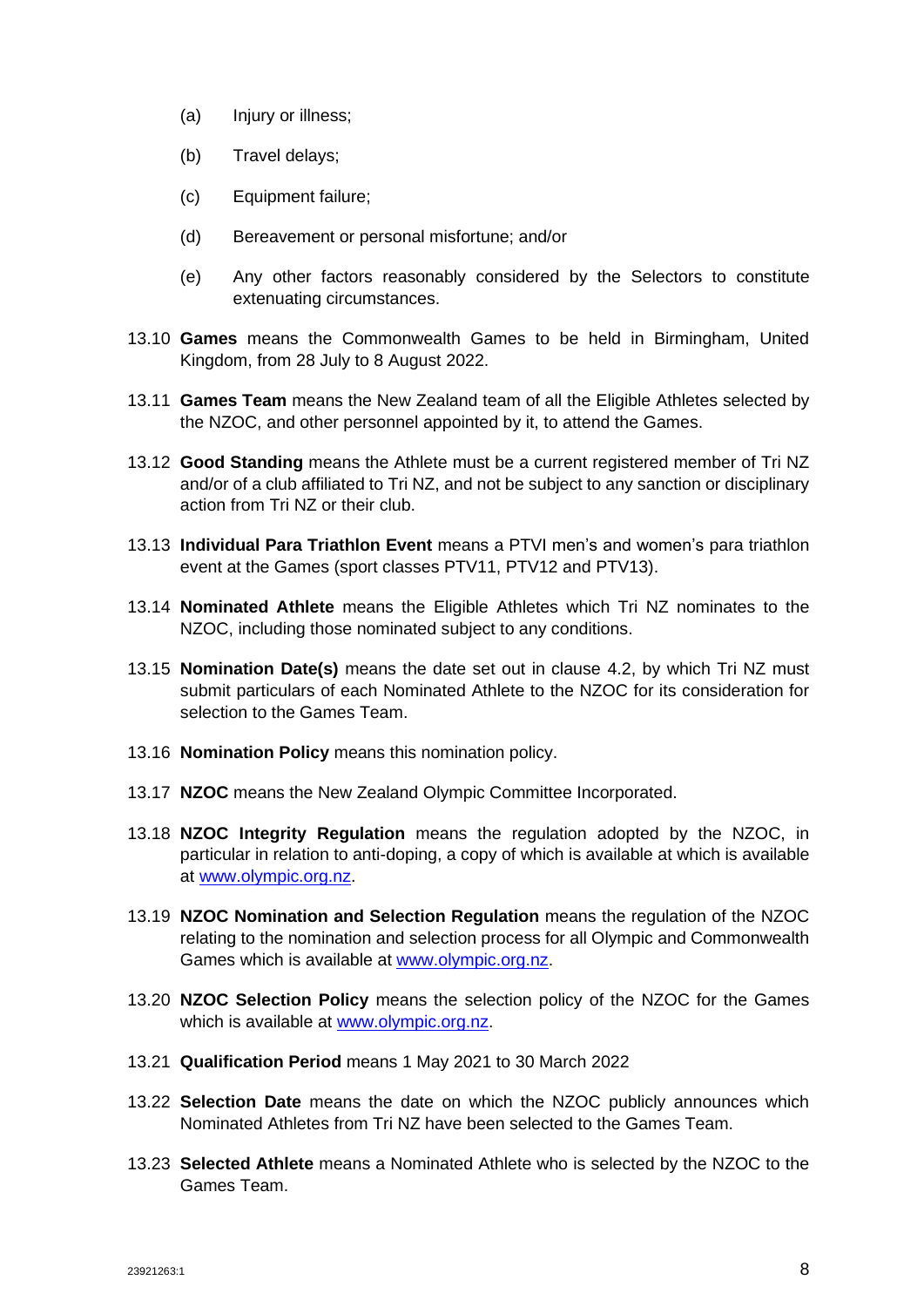- 13.24 **Selectors** means the members of the Tri NZ Elite Selection Commission appointed by the Tri NZ Board in accordance with Selectors' Terms of Reference. The names of each of the Selectors will be published on the Tri NZ website.
- 13.25 **Selectors' Terms of Reference** means the terms of reference of the Tri NZ Elite Selection Commission dated June 2015, and as amended by the Tri NZ Board.
- 13.26 **Tri NZ** means Triathlon New Zealand Incorporated.
- 13.27 **Tri NZ Nomination Appeals Policy** means the nomination appeals policy attached as Schedule 1.
- 13.28 **Tri NZ Board** means the Board of Tri NZ.
- 13.29 **World Triathlon** means World Triathlon, being the international federation of Tri NZ.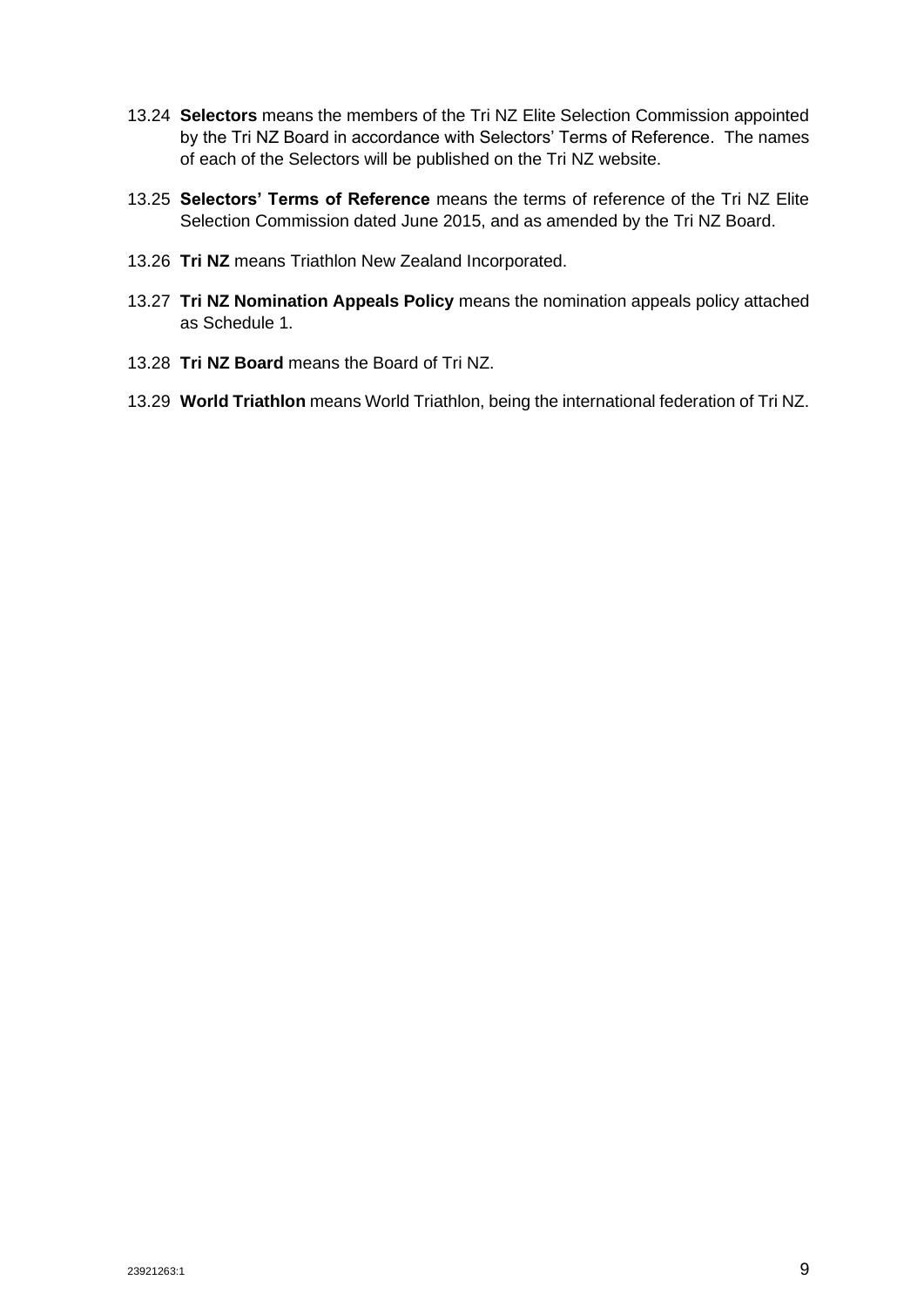# **SCHEDULE 2 OLYMPIC AND COMMONWEALTH GAMES NOMINATION / NON-NOMINATION APPEALS POLICY**

This Nomination/Non-Nomination Appeals Policy (**Policy**) sets out the procedures that must be followed for any appeal (**Selection Appeal**) against a decision by the Selectors regarding an Athlete's nomination or non-nomination to the New Zealand Olympic Committee Incorporated (NZOC) for consideration for selection to Olympic and Commonwealth Games teams. This Policy does not apply to the criteria or other content set out in the Selection Policy. Any appeals regarding the criteria or content set out in the Selection Policy must be lodged with the Sports Tribunal prior to the Selection Date.

The NZOC has agreed, pursuant to clause 13.3 of the NZOC Nomination and Selection Regulation ("**Regulation**"), to a variation of the appeals process for Olympic and Commonwealth Games ("**Games**").

# **Procedure**

Any Athlete who is eligible for consideration under this Nomination Policy may appeal against their nomination or non-nomination in accordance with the procedures set out below:

- 1. A Nomination Appeal may be made on any one or more of the following grounds:
	- (a) That the Nomination Policy was not properly followed and/or implemented;
	- (b) The Athlete was not afforded a reasonable opportunity to satisfy the Nomination Policy;
	- (c) The nomination decision was affected by bias;
	- (d) There was no material on which the nomination decision could be reasonably based, or the nomination decision could not be reasonably based on the material available.
- 2. The procedure for a Nomination Appeal shall then be as follows:
	- (a) An Athlete wishing to appeal must give written notice of appeal ("**Notice of Appeal**") to the Chief Executive of Tri NZ or such other person nominated by the Tri NZ Board ("**the Chief Executive**") within 48 hours of being notified of the Elite Selection Commission's decision, stating:
		- (i) Full name and contact details;
		- (ii) Tri NZ membership (TRIBE) number;
		- (iii) The nomination or non-nomination they are appealing against;
		- (iv) The grounds of Nomination Appeal, with reference to those listed in clause 1, above;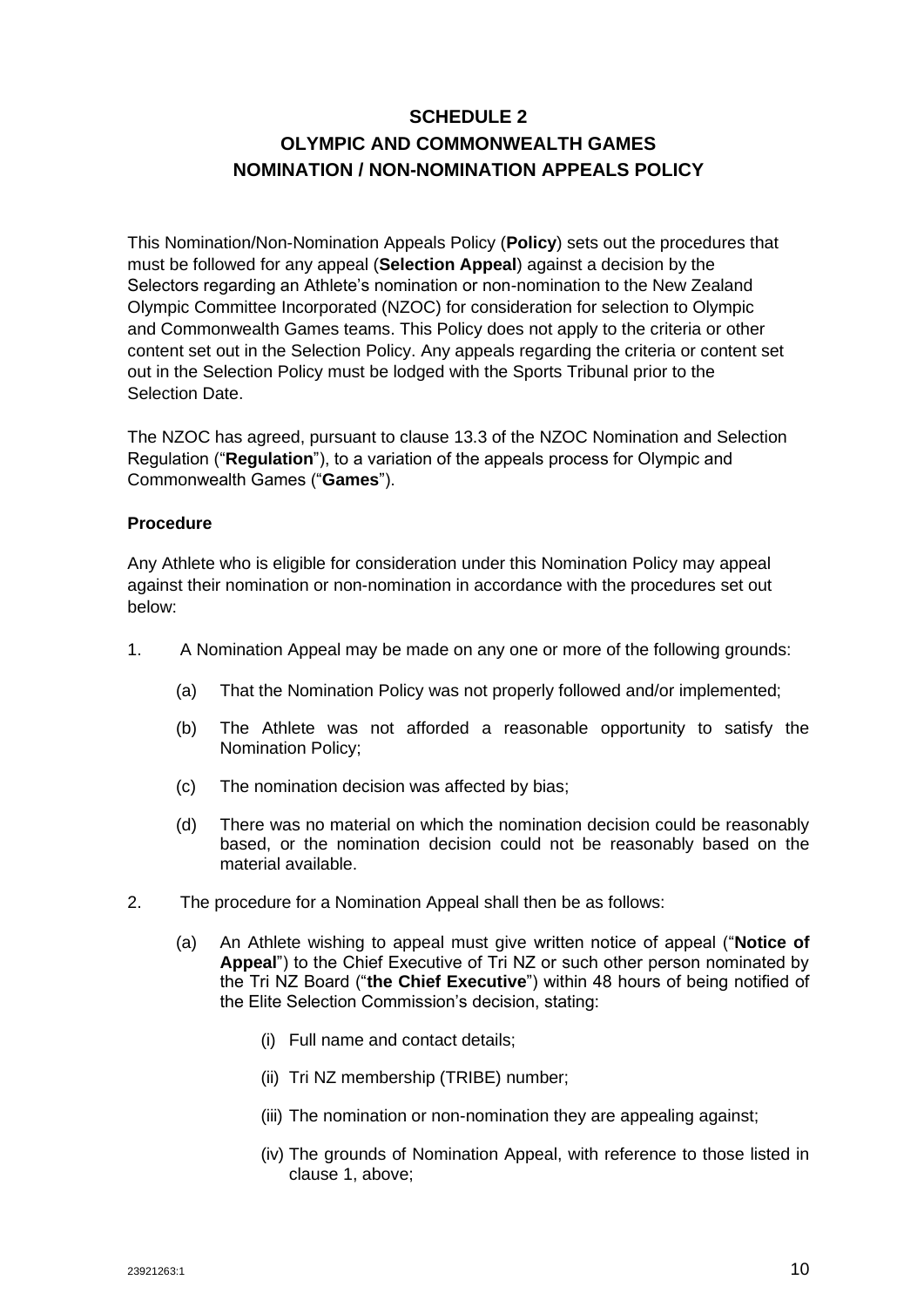- (v) A brief explanation of their case on those grounds and of how they meet the Nomination Policy (further evidence to be called during the procedure below).
- (vi) The Notice of Appeal must be accompanied by a deposit of \$100 which is to be paid into a nominated Tri NZ bank account, fully refundable if the Nomination Appeal is successful.
- (b) Within 48 hours of receipt of Notice of Appeal, the Chief Executive shall:
	- (i) Acknowledge receipt of the Nomination Appeal with the Athlete;
	- (ii) Advise the Elite Selection Commission that a Nomination Appeal has been received;
	- (iii) Make arrangements for the Tri NZ Independent Selection Reviewer to process and hear the Appeal.
- 3. The role and powers of the Tri NZ Independent Selection Reviewer are as follows:
	- (a) The Tri NZ Independent Selection Reviewer is tasked with examining whether the Elite Selection Commission correctly applied the Nomination Policy in relation to the grounds of Nomination Appeal. Hence, they will:
		- (i) Review the nomination process in person, by telephone or by video telephony as soon as possible and, in any event, no later than 10 days after the date the Notice of Appeal is received by the Chief Executive; and
		- (ii) Conduct any hearing on a confidential and without prejudice basis in particular, the content of any matters discussed during such hearing may not be used by either party in respect of any further selection/nomination matters; and
		- (iii) Hear the views and position of both the Athlete and the Elite Selection Commission prior to making a decision.
		- (iv)If deemed necessary, hear the views of any other party that is impacted by the Non-Nomination Appeal (including Nominated Athletes).
	- (b) The Athlete and the Elite Selection Commission may elect to have legal or other representation for the purposes of any hearing. The parties may call such evidence as they think fit.
	- (c) The Independent Selection Reviewer will be provided with the support of a Tri NZ Executive to assist with administration, independent of any of the Selectors.
- 4. Following review of Nomination Appeal, the Tri NZ Independent Selection Reviewer may:
	- (a) Make recommendation to the Tri NZ Board for changes it may wish to consider to the decision of the Elite Selection Commission, within the broader